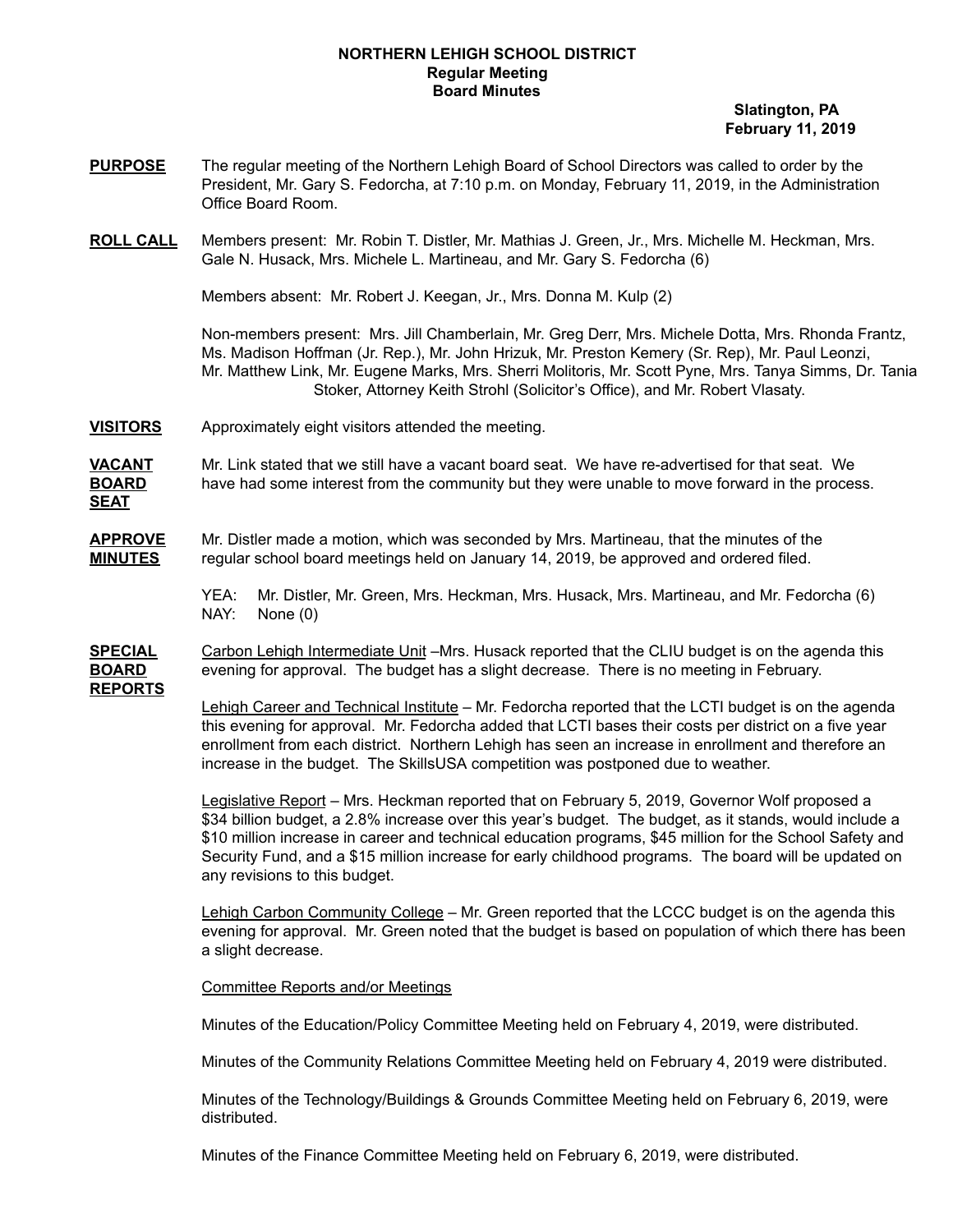| <b>SPECIAL</b><br><b>BOARD</b><br><b>REPORTS</b><br>(cont.) | Student Representatives to the Board Report - Mr. Kemery and Ms. Madison Hoffman verbally<br>reported on the contents of the student representative report. Mr. Green commended that the boys'<br>basketball finished very strong.                                                                                                                                                                                                                                                                                                                                                                                                                                                                                                                                                                        |                                                                                                                              |  |  |
|-------------------------------------------------------------|-----------------------------------------------------------------------------------------------------------------------------------------------------------------------------------------------------------------------------------------------------------------------------------------------------------------------------------------------------------------------------------------------------------------------------------------------------------------------------------------------------------------------------------------------------------------------------------------------------------------------------------------------------------------------------------------------------------------------------------------------------------------------------------------------------------|------------------------------------------------------------------------------------------------------------------------------|--|--|
|                                                             | Assistant to the Superintendent Report - Dr. Stoker reported that the High School and Middle<br>School programs of studies are on the agenda this evening for approval. Dr. Stoker thanked the<br>principals and staff for updating the guides. Read 180 has been added to the Middle School guide<br>and updated the seventh grade ELA section. At the High School, five new courses have been added:<br>AP Language and Composition, Journalism & Media I & II, Marketing and Software Development,<br>Apocalyptic Fiction and Films, and Yearbook Publication. The 21 <sup>st</sup> Century course was changed to<br>Future Ready Skills. In addition, some updates were needed based on changes in the laws based on<br>project based assessments, keystone exams and various pathways to graduation. |                                                                                                                              |  |  |
|                                                             | Superintendent's Report - Mr. Link announced that we are in the very early stages of setting up a<br>district-wide network of volunteers to support our students and families who may need additional support<br>to make sure basic needs are met such as food, warm clothing, or whatever is needed. Our community<br>is so supportive to the district, that this is a way to give back to them outside of academics, sports and<br>arts.                                                                                                                                                                                                                                                                                                                                                                |                                                                                                                              |  |  |
|                                                             | Mr. Link announced that last week was National School Counselors week. The school counselors<br>district-wide do a great job with our students by setting them up for success academically, socially and<br>emotionally and college and career readiness.                                                                                                                                                                                                                                                                                                                                                                                                                                                                                                                                                 |                                                                                                                              |  |  |
|                                                             | Mr. Fedorcha reported that an executive session was held prior to tonight's meeting to discuss<br>personnel issues.                                                                                                                                                                                                                                                                                                                                                                                                                                                                                                                                                                                                                                                                                       |                                                                                                                              |  |  |
| <b>PERSONNEL</b><br>Resignation<br>S. Reimert               | Mrs. Martineau made a motion, which was seconded by Mrs. Heckman, that the Board of Education<br>approves the following personnel items:<br>Accept the resignation of Stephen Reimert from his position as permanent substitute teacher,<br>effective January 25, 2019.                                                                                                                                                                                                                                                                                                                                                                                                                                                                                                                                   |                                                                                                                              |  |  |
| Appointment<br>Administrative                               | Eric Hill*<br>Assignment:<br>Salary:<br>Effective:<br>*Pending Verification of Missing Personnel File Items                                                                                                                                                                                                                                                                                                                                                                                                                                                                                                                                                                                                                                                                                               | Director of Technology<br>\$88,000 (prorated for the remainder of the 2018-2019 school<br>Year<br>On or about March 11, 2019 |  |  |
| Appointment<br>Non-Instruct-<br>ional                       | Kyle Kromer<br>Assignment:<br>Salary:<br>Effective:                                                                                                                                                                                                                                                                                                                                                                                                                                                                                                                                                                                                                                                                                                                                                       | Part-time School Police Officer<br>\$18.00 Per Hour plus life insurance benefit<br>February 12, 2018                         |  |  |
| Leave                                                       | Family Medical Approve the request of employee #6754 to take a three week family medical leave of absence<br>beginning on or about March 31, 2019, for the birth of a child. Employee is requesting to use<br>accumulated sick days. Employee plans to return to his position on or about April 23, 2019.                                                                                                                                                                                                                                                                                                                                                                                                                                                                                                 |                                                                                                                              |  |  |
|                                                             | Approve the request of employee #7096 to take a twelve week family medical leave of absence<br>beginning on January 28, 2019 for her own medical reasons. Employee plans to return to her<br>position upon release from her physician.                                                                                                                                                                                                                                                                                                                                                                                                                                                                                                                                                                    |                                                                                                                              |  |  |
| Professional<br>Contracts                                   | According to Article II - 1108, subsection (b) of the School Code: "a temporary professional<br>employee, initially employed by a school district on or after June 30, 1996, whose work has<br>been certified by the district superintendent to the secretary of the school district, during the<br>last four (4) months of the third year of such service, as being satisfactory, shall thereafter be a<br>"professional employee" within the meaning of this article." Therefore, it is recommended to<br>approve "professional employee" status as per the school code for the following teachers who<br>have satisfactorily completed three years of service to the Northern Lehigh School District:                                                                                                  |                                                                                                                              |  |  |

Ryan Stilwell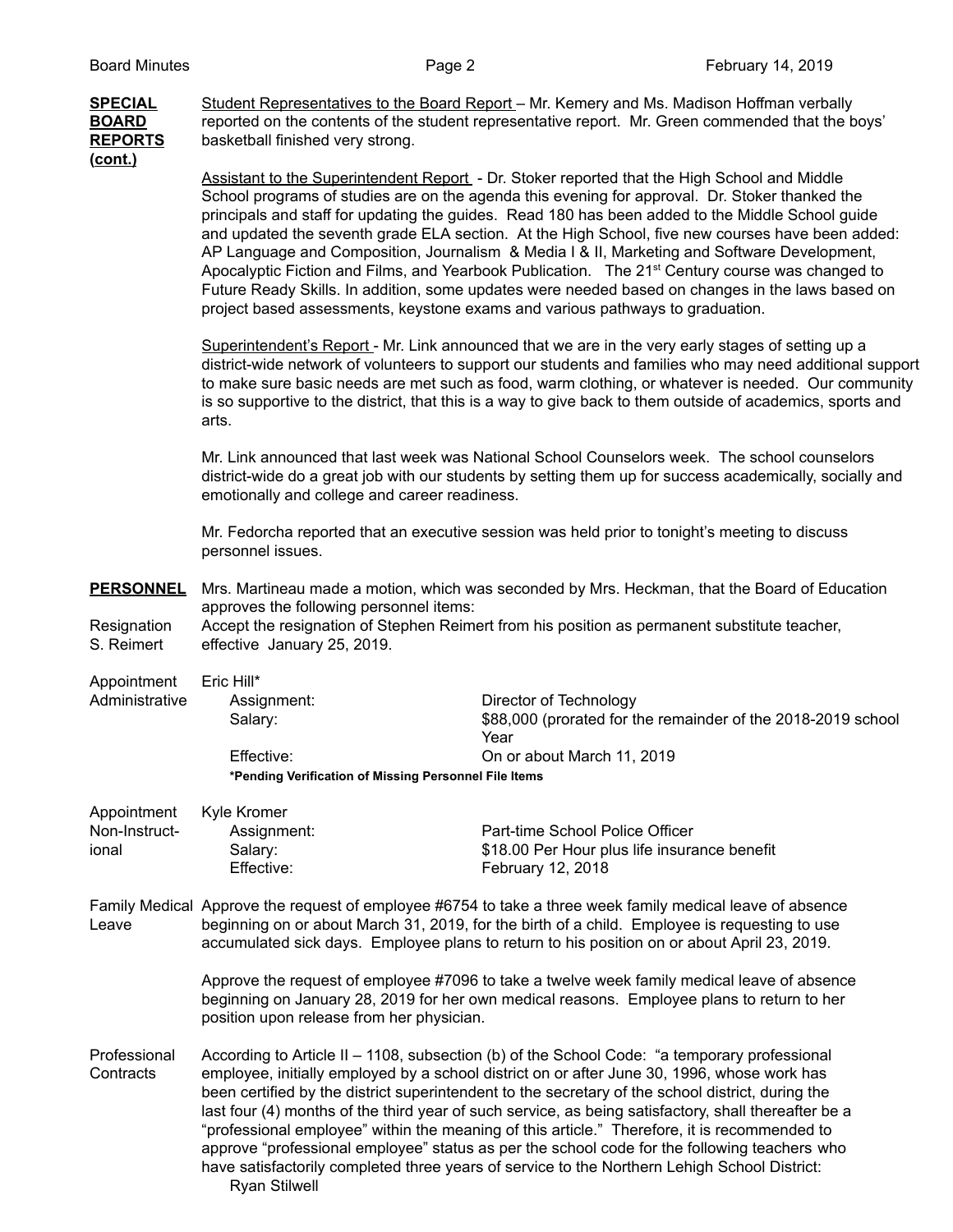**PERSONNEL** Acknowledge the following teachers who have completed the requirements per the Collective **(cont)** Bargaining Agreement that would entitle them to a salary increase for the 2018-2019 school year: Salary Adjustments Kayla Perkowski From: Step 6B+24 To: Step 6M Tamara Stubits From: Step 2B+24 To: Step 2M Asst. Director Approve Ryan Cook as Assistant Director for the Fall Play/Spring Musical for the NLHS Fall Play/ Student Theatre Group. Stipend for the Assistant Director will be \$500.00 and be paid out of Musical the General Fund High School Student Activities Fund. Game Motion to renew the appointment of the following list of people as Game Workers for the Workers 2018-2019 school year. Game Workers consist of ticket sellers and takers, game announcers, 2018-2019 scoreboard operators, timers, field judges, scorekeepers. Rate of pay is consistent with the rates approved on the 2017-2018 Supplementary Personnel Salary Schedule: Harold Greene Co-Curricular Motion to renew the appointment of the following Co-Curricular positions for the 2019-2020 Appointments school year: 2019-2020 Mikayla Ninos **Assistant Field Hockey Coach** \$3,111.00 Brittani Pristash **Assistant Field Hockey Coach (MS)** \$2,957.00 Co-Curricular Katherine Farber Sr. High Fall Intramurals – Softball- 1/2 Salary \$ 453.00 Appointment Gregory King Sr. High Fall Intramurals – Baseball - 1/2 Salary \$ 453.00 2019-2020 Co-Curricular Shannon Jones Assistant Softball Coach Volunteers 2018-2019 Co-Curricular Shawn Wanamaker Assistant Field Hockey Coach **Volunteers** 2019-2020 Substitute- Approve the appointment of the following substitute teachers for the 2018-2019 school year at Instructional the 2018-2019 substitute teacher rates as approved on the Supplementary Personnel Salary Schedule: Melissa Miller\* – English Morgan Kemmerer – PK-4 **\*Pending Verification of Missing Personnel File Items** Non-Instruct- Motion to approve the appointment of the following individuals as substitute cafeteria workers for ional the 2018-2019 school year at the 2018-2019 substitute rate as approved on the Supplemental Cafeteria Personnel Salary Schedule: Andrew Bahnick Rebecca Edwards Julie Niebell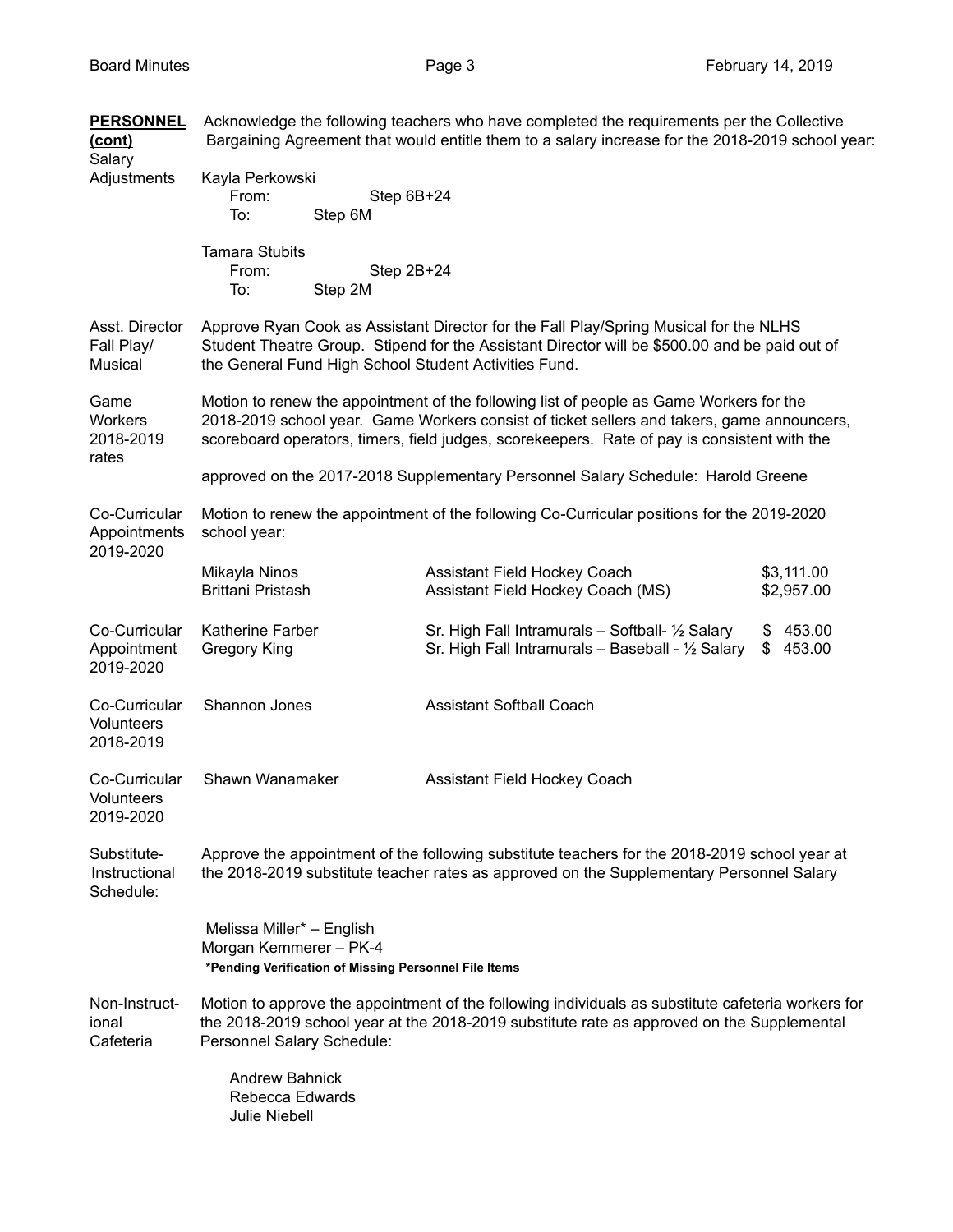## **PERSONNEL**

## **(cont)**

Non-Instruct- Motion to approve the appointment of the following individuals as substitute custodian for the ional 2018-2019 school year at the 2018-2019 substitute rate as approved on the Supplemental Custodian Personnel Salary Schedule:

Andrew Bahnick

YEA: Mr. Distler, Mr. Green, Mrs. Heckman, Mrs. Husack, Mrs. Martineau, and Mr. Fedorcha (6) NAY: None (0)

Mr. Link recognized and welcomed Mr. Eric Hill, who will be the new Director of Technology. Mr. Hill will be working with Mr. John Hrizuk until the end of the school year.

Mr. Link also recognized and welcomed Mr. Kyle Kromer, our new part-time school police officer. He will be working closely with Officer Gnas.

Mr. Link also congratulated Ms. Kayla Perkowski for earning her master's degree.

**POLICY** Mrs. Heckman made a motion, which was seconded by Mrs. Martineau, that the Board of Education approves the following policy items:

Board Policy Approve school board policy #122 – Programs – Extracurricular Activities, as presented after First first reading.

Reading Approve school board policy #210.1 – Pupils – Possession/Administration of Asthma Inhalers/Epinephrine Auto-Injectors, as presented after first reading.

Approve school board policy #808 – Operations – Food Services, as presented after first reading.

Board Policy Approve school board policy #008 – Local Board Procedures – Organizational Chart, as presented after Second second reading. Reading

Approve school board policy #311 – Employees – Reduction of Staff, as presented after second reading.

Approve school board policy #707 – Property – Use of School Facilities and Equipment, as presented after second reading.

Approve school board policy #818 – Operations – Contracted Services, as presented after second reading.

Open Records Appoint Mr. Matthew J. Link, Superintendent of Schools, as the Open Records Officer for the district. Officer He will be responsible for all public record requests, and his assistant will be Sharon Sherman.

Bucks County Approve to authorize proper officials to sign an agreement between the Northern Lehigh School District Intermediate and Bucks County Intermediate Unit #22 affirming the roles and responsibilities relating to Pennsylvania's Unit ECYEH Education for Children and Youth Experiencing Homelessness (ECYEH) Program. Agreement

YEA: Mr. Distler, Mr. Green, Mrs. Heckman, Mrs. Husack, Mrs. Martineau, and Mr. Fedorcha (6) NAY: None (0)

## **CONFER-** Mr. Green made a motion, which was seconded by Mrs. Heckman, that the Board of Education **ENCES** approves the following conference:

Matthew Link - Leading the Future of Public Education: Bold Leaders Breaking Barriers - Pennsylvania Association of School Administrators - March 17-18, 2019, - Hilton Hotel - Harrisburg, PA - Registration: \$299.00; Lodging: \$187.59; Travel: \$99.18; Meals - \$25.00 – Total Approximate Cost: \$610.77 – Funding: Superintendent's Budget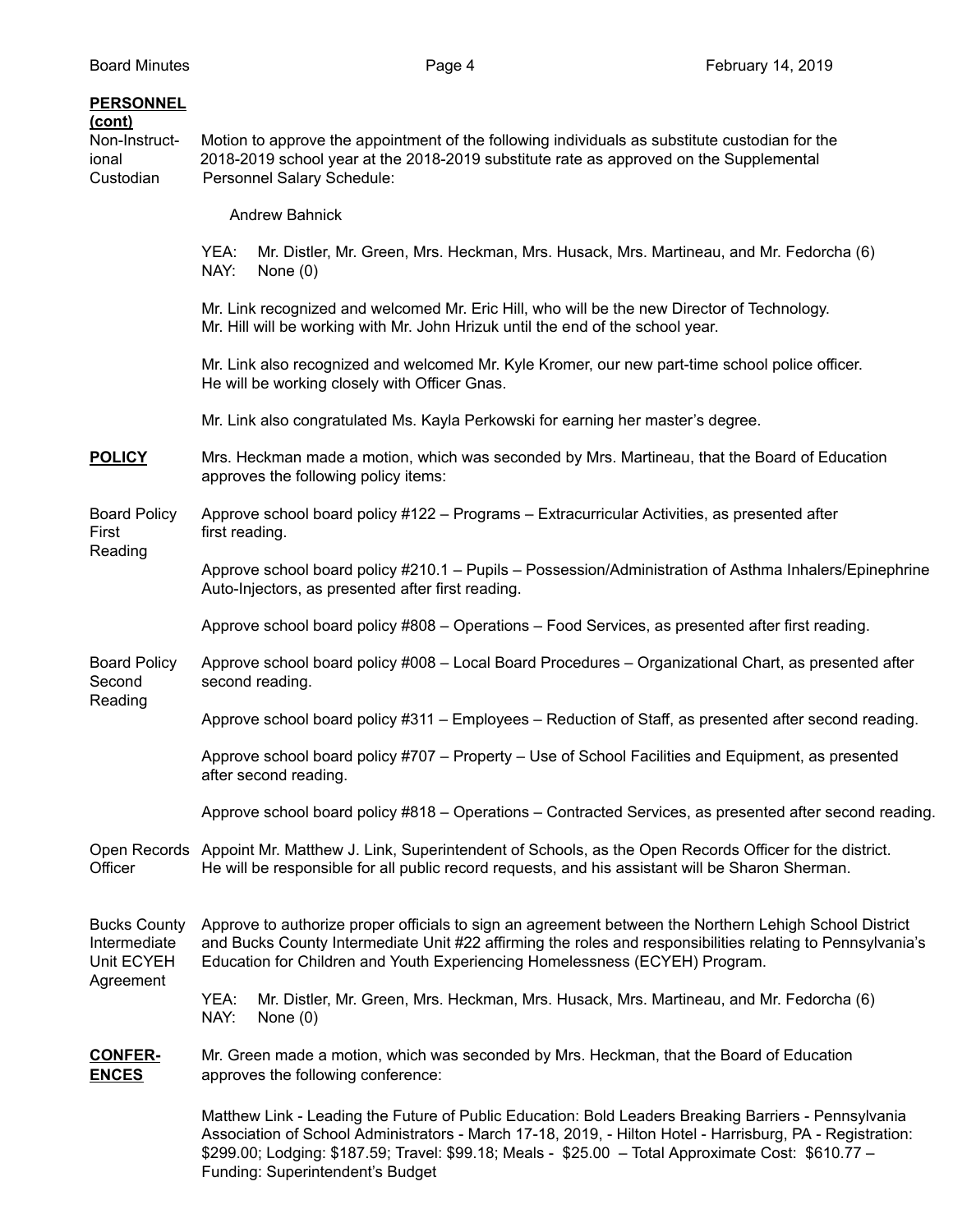|  | <b>Board Minutes</b> |
|--|----------------------|
|--|----------------------|

YEA: Mr. Distler, Mr. Green, Mrs. Heckman, Mrs. Husack, Mrs. Martineau, and Mr. Fedorcha (6) NAY: None (0)

| <b>CURRIC-</b><br><b>ULUM AND</b><br><b>INSTRUC-</b>                           | Mrs. Martineau made a motion, which was seconded by Mrs. Heckman, that the Board of Education<br>approves the following curriculum and instruction item:                                                                                                                                                                                                                                            |  |  |  |
|--------------------------------------------------------------------------------|-----------------------------------------------------------------------------------------------------------------------------------------------------------------------------------------------------------------------------------------------------------------------------------------------------------------------------------------------------------------------------------------------------|--|--|--|
| <b>TION</b><br><b>High School</b><br>Program of<br><b>Studies</b><br>2019-2020 | Approve the High School Program of Studies Book for the 2019-2020 school year as presented<br>and recommended by Administration.                                                                                                                                                                                                                                                                    |  |  |  |
| Middle School<br>Program of<br><b>Studies</b><br>2019-2020                     | Approve the Middle School Program of Studies Book for the 2019-2020 school year as presented<br>and recommended by Administration.                                                                                                                                                                                                                                                                  |  |  |  |
| <b>CLIU Driver</b><br>Education<br>Agreement                                   | Approve to authorize proper officials to ratify a contractual agreement between the Northern Lehigh<br>School District and the Carbon Lehigh Intermediate Unit #21 to continue the Student Driver Education<br>Program at no cost to the district effective July 1, 2019 through June 30, 2020.                                                                                                     |  |  |  |
| Hogan Learn-<br>ing Academy<br>Agreement                                       | Approve to authorize proper officials to enter into an agreement for one Northern Lehigh School<br>District student with special needs to attend Hogan Learning Academy LLC in accordance with the<br>promises and covenants contained in the agreement. This agreement is effective January 16,<br>2019 and terminates on June 6, 2019.                                                            |  |  |  |
|                                                                                | YEA:<br>Mr. Distler, Mr. Green, Mrs. Heckman, Mrs. Husack, Mrs. Martineau, and Mr. Fedorcha (6)<br>NAY:<br>None $(0)$                                                                                                                                                                                                                                                                               |  |  |  |
| <b>NEW</b><br><b>BUSINESS</b>                                                  | Mr. Green made a motion, which was seconded by Mr. Distler, that the Board of Education approves<br>the following New Business Item:                                                                                                                                                                                                                                                                |  |  |  |
| MOU Act 93<br>Including FT<br><b>SPO</b>                                       | Approve the Memorandum of Understanding to the Northern Lehigh School District Middle<br>Management Team's Administrator Compensation Plan to incorporate the position of the Full Time<br>School Police Officer (SPO).                                                                                                                                                                             |  |  |  |
|                                                                                | YEA:<br>Mr. Distler, Mr. Green, Mrs. Heckman, Mrs. Husack, Mrs. Martineau, and Mr. Fedorcha (6)<br>NAY:<br>None $(0)$                                                                                                                                                                                                                                                                               |  |  |  |
| <b>FINANCIAL</b>                                                               | Mr. Distler made a motion, which was seconded by Mrs. Heckman, that the Board of Education<br>approves the following financial items:                                                                                                                                                                                                                                                               |  |  |  |
| Financial<br>Reports                                                           | Approve the Following Financial Reports:<br>General Fund Account month of January, 2019<br>NLMS Student Activities Account month of January, 2019<br>NLHS Student Activities and Scholarship Account month of January, 2019<br>Capital Construction Fund month of January, 2019<br>Cafeteria Fund month of January, 2019                                                                            |  |  |  |
| List of<br><b>Bills</b>                                                        | Approve the Following List of Bills:<br>General Fund months of January & February, 2019<br>Cafeteria Fund months of January & February, 2019                                                                                                                                                                                                                                                        |  |  |  |
| Community<br>College<br>2019-2020                                              | Lehigh Carbon Approve a resolution regarding the 2019-2020 Lehigh Carbon Community College Sponsor<br>contribution Budget. Total expenditures equal \$6,186,337.00 which represents no change over<br>the 2018-2019 budget. Northern Lehigh's share of the total budget is \$185,750.00, a decrease<br>of \$564.00 or (-.3%). A copy of the budget was distributed electronically February 8, 2019. |  |  |  |